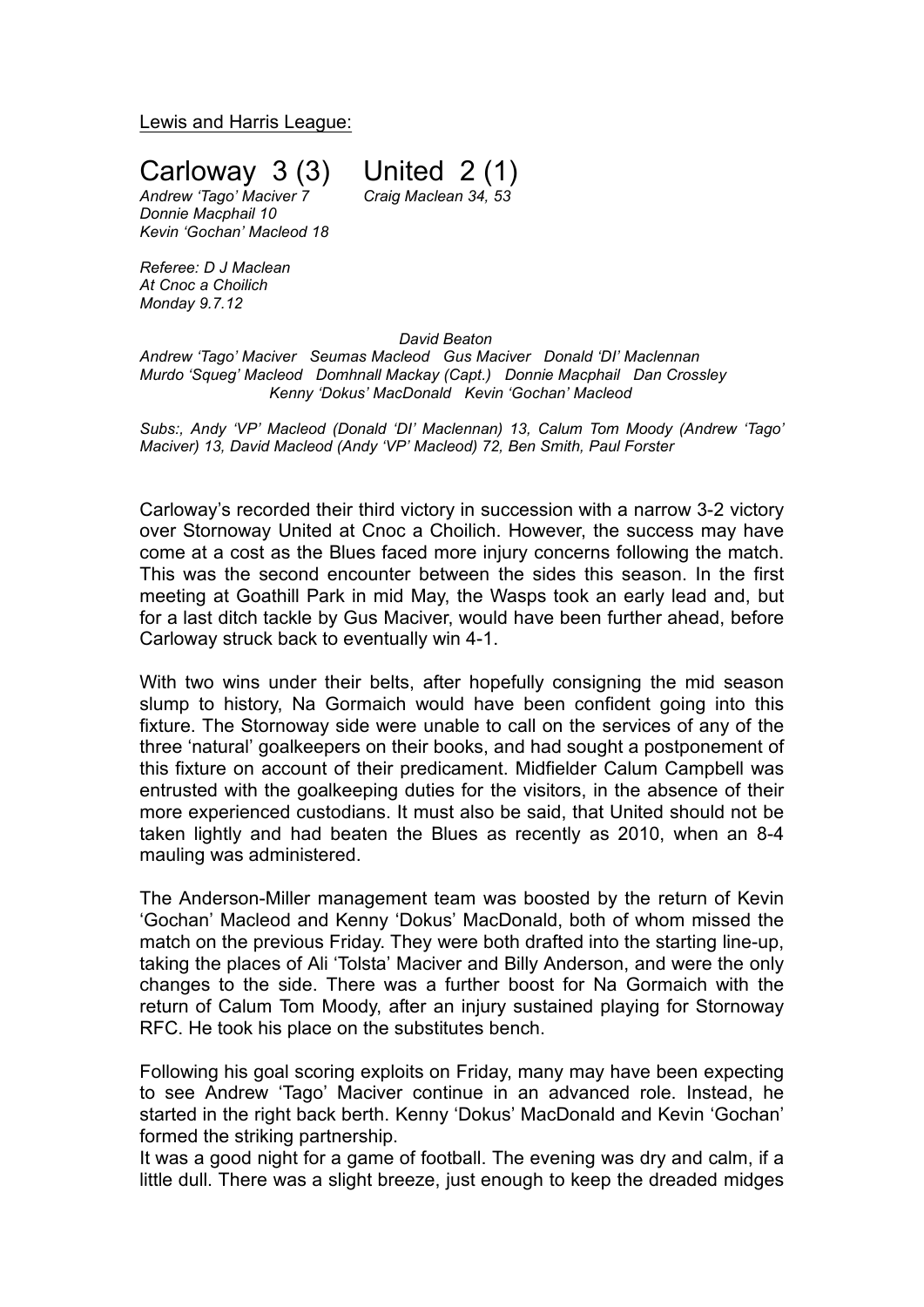out of range.

As in their previous outing, Carloway started the match playing towards the James Street end, and immediately set about exploiting any weaknesses the Wasps may have had. In the sixth minute, Murdo 'Squeg' sent an inviting diagonal ball out towards Kenny 'Dokus' MacDonald, who won a corner on the right. The flag kick was delivered into the crowded box and could only be cleared for another corner by Calum Campbell, this time on the Carloway left. Donnie Macphail's kick was knocked towards the centre of the goal and Andrew 'Tago' Maciver pounced to head the ball into the net to give Carloway an early lead.

Three minutes later, it was 2-0 to Carloway after a Murdo 'Squeg' Macleod free kick from half way could only be punched half-clear by Campbell under pressure from Carloway players. The loose ball was tucked away smartly by Donnie Macphail with a crisp right foot shot.

The Carloway faithful would have been pleased with this opening phase of the match and building up a healthy lead, particularly in light of the team having to battle back from two goal deficits in recent matches. However, the team was dealt a double blow in the  $13<sup>th</sup>$  minute when both full backs. Andrew 'Tago' Maciver and DI Maclennan, signalled to the bench that their involvement in the match was at an end. Maciver pulled up as he sought to burst down the right wing and suffered a hamstring injury which is likely to keep him out of action for some weeks. DI Maclennan took a knock to the quadricep and the injury is hopefully not too severe. Their places were taken by the returning Calum Tom Moody at right back, and Andy 'VP' Macleod who went to left back.

In the sixteenth minute, Craig Maclean was in an advanced position wide left and hooked the ball first time. It bounced off the top of the Carloway bar and over to safety. Then the home side's Dan Crossley embarked on one of several mazy runs displaying good close control and strength on the ball. This was followed by an intelligent defence-splitting pass by Kenny 'Dokus' MacDonald for Kevin 'Gochan' Macleod to run on to. Macleod collected the ball and drove to a more central position and stroked it low past Calum Campbell and inside the left hand post for a 3-0 lead after 18 minutes.

Na Gormaich appeared to have the game won already and the Wasps' heads seemed to drop as a result of the home side's dominance. Carloway may have been determined to emulate the six goals they scored on Friday and excellent interplay between Domhnall Mackay and Dan Crossley resulted in the former having a strike on goal, deflected over for a corner. From the corner, Calum Campbell then saved well from Donnie Macphail.

At the other end, Stuart 'Bubble' MacDonald showed good skill and determination as he headed towards the Carloway goal. It forced Gus Maciver to concede a corner in making a fine defensive block.

In the 25<sup>th</sup> minute, Dan Crossley gathered the ball from just inside the United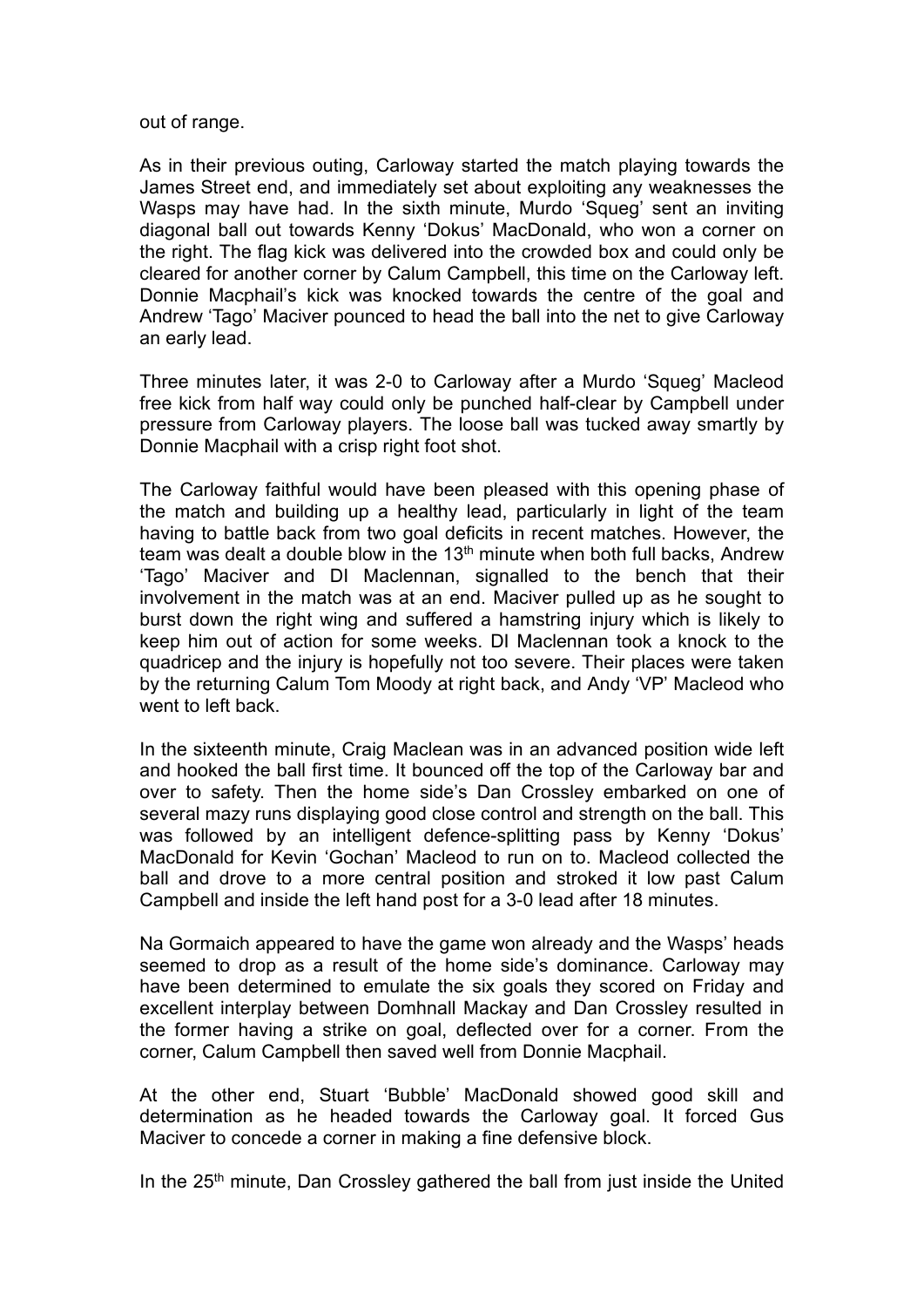half and embarked on another of his now trademark runs at the opponent's goal. Once he got to the edge of the box, his shot was touched past by Calum Campbell. Shortly afterwards, Donnie Macphail played it to Murdo 'Squeg' Macleod who played a nice return ball, before Macphail drew the defender and beat him, only to screw his shot wide of the target.

It seemed only a matter of time before the Blues extended their lead, however, there was a dramatic twist in the  $28<sup>th</sup>$  minute of the match. A long ball was played out of the United defence for Gordon Maclennan to chase. He outpaced the home defence and keeper David Beaton came out to meet him right at the edge of the box. The United striker went tumbling after contact from Beaton. Referee Maclean immediately blew for a foul. There were two questions requiring answered as everyone in the ground held their collective breath. Was it inside or outside the box and what colour of card would the referee show Beaton?

In the end, the decisions were to award United a free kick just outside the box and send Carloway's Beaton off for an early shower, for denying a clear goalscoring opportunity. The merits of these decisions could be debated long and hard after the dust has settled on this match, and will inevitably be influenced by the team you follow. The writer's initial reaction was that the incident may have taken place inside the Carloway box, and that a yellow card would have been sufficient punishment for Beaton, as Gus Maciver had dashed back to provide cover. That said, he is not a qualified official and acknowledges that he usually sees things from a distinctly blue perspective. As ever, the referee is the sole arbiter and it is his decisions that matter.

Calum Tom Moody took over between the sticks for the departing Beaton, as Carloway had to reorganise once again. The resultant United free kick sailed harmlessly over the bar.

With United now enjoying the numerical advantage, their players seemed reinvigorated. In the 34<sup>th</sup> minute, they pulled a goal back when Craig Maclean latched on to a ball in the inside left position and lifted it over the advancing Moody and in to the empty net for 3-1.

The Blues were still competing well and managed to create a couple of opportunities at the end of the first half. Firstly, Domhnall Mackay drove forward and received a good return ball but was shepherded out towards the right corner flag. He still managed to play in the onrushing Kenny 'Dokus' MacDonald, who couldn't trouble the goalkeeper with his shot over the bar. Then, Dan Crossley played in Donnie Macphail, who chased his own nod on towards goal. Calum Campbell sensed the danger and came off his line to gather.

Half time score: Carloway 3 United 1.

Into the second half, and Carloway had the dilemma of whether to protect the lead they had generated, or try to kill the game off with a fourth goal. Given the number of creative midfielders and strikers within their ranks, they were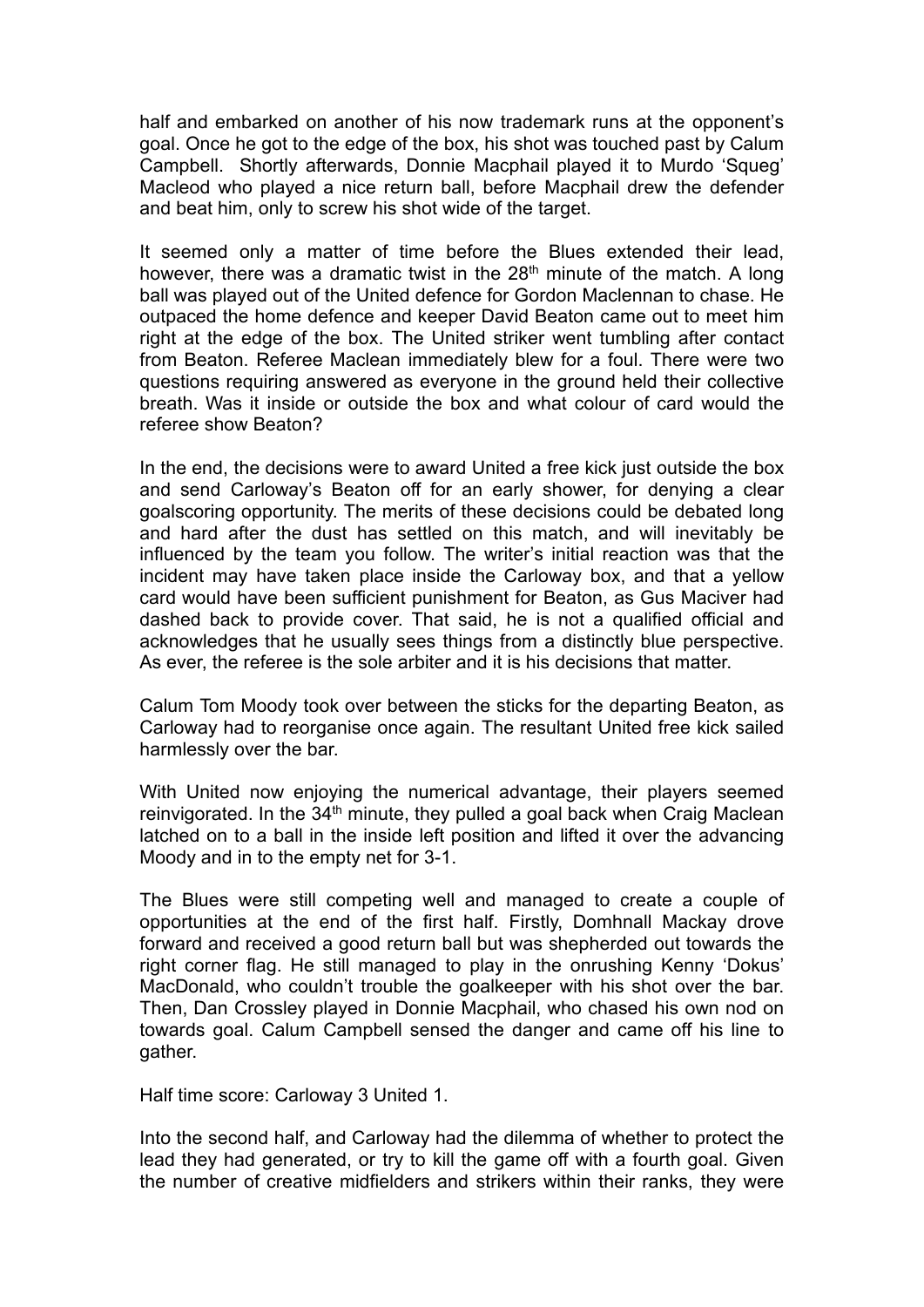unlikely to adopt a 'catenaccio' approach for the remaining 45 minutes.

Early in the second period, Kevin 'Gochan' leapt and headed on to Kenny 'Dokus' MacDonald who drove forward and unleashed a good, low shot which was saved by the keeper's legs.

After 53 minutes, United won a corner which wasn't cleared by the home defence and Stuart 'Bubble' MacDonald got a shot away which was blocked. However, almost immediately, United striker Gordon Maclennan in a central position played in Craig Maclean on the left side of the box and Maclean shot across Moody and into the net to make the score 3-2. It was anyone's game now.

Carloway responded to this setback and it was Kevin 'Gochan' Macleod's turn to go on a driving solo run at the visitor's defence. Having made it inside the United box, he was challenged by the keeper, and could have gone to ground but, to his credit, stayed on his feet and was taken wide of the goal. He was eventually crowded out and the opportunity was gone.

Twenty minutes into the second half and a robust challenge from United's No. 6 David, left Andy 'VP' in a heap on the ground. The referee saw nothing amiss with the challenge and waved play on. Gus Maciver came to the home side's rescue again with a good clearance. Andy 'VP' lasted for a few minutes before having to be replaced by David Macleod, the third enforced substitution of the evening for Na Gormaich.

In the latter stages of the match, the play swung from end to end as both sides clearly had plenty to play for. In 73 minutes, Dan Crossley embarked on a mesmerising run from his own half. He withstood some desperate tackling, was knocked off the ball, regained possession and progressed towards the United goal even managing to get a shot in. Then Seumas Macleod played a nice pass down the right wing to Murdo 'Squeg' Macleod, whose cross was palmed over the bar by Calum Campbell.

The Blues created further chances in the last few minutes as United were thwarted by a determined Carloway rearguard. Kevin 'Gochan' gathered a throw in on the left and made for goal. His shot across the face of the goal was scooped clear at the back post. In injury time, his persistence enabled him to get the better of David Maciver and proceed to the bye line. An inviting cut back was presented to David Macleod, but his effort was sclaffed wide.

So, a narrow but deserved win for Carloway in the end. Having raced into a 3 goal lead early in the match, they had to dig in for spells to ensure the victory. Remarkably, this was the third time in the past four seasons that Carloway have been reduced to ten men when playing United. On the previous two occasions, the matches were lost so Carloway will be heartened by the character shown by the team in securing the a positive result. United will be disappointed that they couldn't complete the comeback and claim at least a point. Whilst they competed well after a nightmare start, they would have liked to have examined Calum Tom Moody's goalkeeping credentials a little